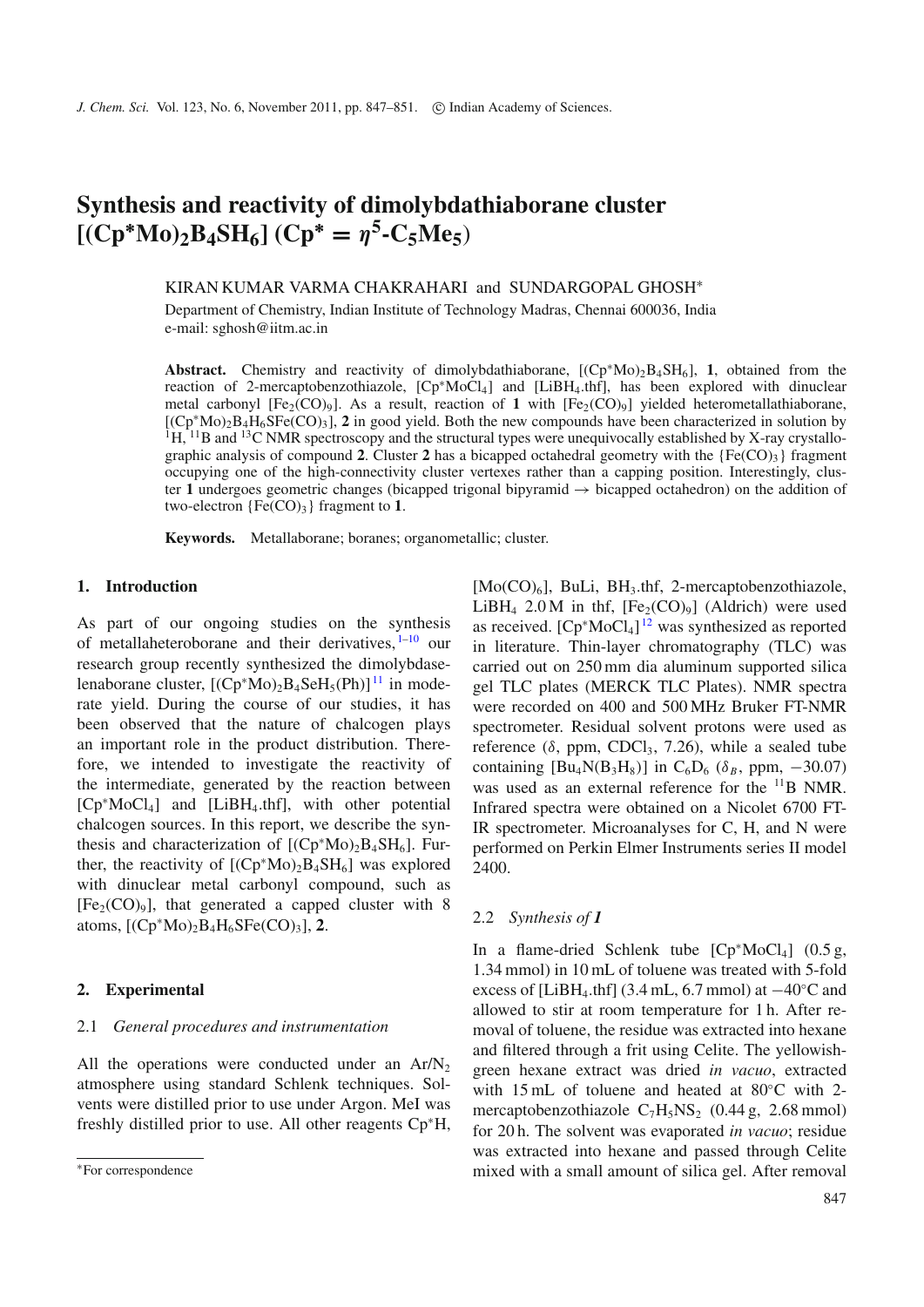of solvent from the filtrate, the residue was subjected to chromatographic work-up using silica gel TLC plates. Elution with hexane: $CH_2Cl_2$  (95:05  $v/v$ ) mixture afforded the following compounds in order of elution: Green  $[(Cp*Mo)<sub>2</sub>B<sub>4</sub>SH<sub>6</sub>], 1 (0.35 g, 48%)$  and orange  $[(Cp*Mo)<sub>2</sub>B<sub>5</sub>H<sub>9</sub>]<sup>13</sup>, (0.12 g, 17%).$  $[(Cp*Mo)<sub>2</sub>B<sub>5</sub>H<sub>9</sub>]<sup>13</sup>, (0.12 g, 17%).$  $[(Cp*Mo)<sub>2</sub>B<sub>5</sub>H<sub>9</sub>]<sup>13</sup>, (0.12 g, 17%).$ 

**1**: <sup>11</sup>B NMR (128 MHz, CDCl<sub>3</sub>, 22°C):  $\delta = 101.1$ (*d*, *J*B−<sup>H</sup> = 140 Hz, 1B), 76.7 (*d*, *J*B−<sup>H</sup> = 148 Hz, 1B), 40.3 (*d*, *J*B−<sup>H</sup> = 136 Hz, 1B), 10.1 (*d*, *J*B−<sup>H</sup> = 166 Hz, 1B); <sup>1</sup>H NMR (400 MHz, CDCl<sub>3</sub>, 22°C): $\delta = 8.91$  (br, 1B-H*t*), 8.12 (br, 1B-H*t*), 3.82 (br, 1B-H*t*), 2.01 (s, 30H, Cp<sup>∗</sup>), 1.36 (br, 1B-H*t*), −10.41 (br, 2Mo-*H*-B); <sup>13</sup>C NMR (100 MHz, CDCl<sub>3</sub>, 22°C):  $\delta = 106.4$  (s,  $\eta^5$  –  $C_5Me_5$ ), 12.0 (s,  $\eta^5$ -C<sub>5</sub> $Me_5$ ); IR (hexane, cm<sup>-1</sup>): 2467 (w) (B-H<sub>t</sub>); *Anal*. Calc. for C<sub>20</sub>H<sub>36</sub>B<sub>4</sub>Mo<sub>2</sub>S: C 44.18, H 6.67; found: C 43.68, H 6.14.

## 2.3 *Synthesis of*  $[(Cp^*Mo)_2B_4H_6SFe(CO)_3]$ , 2

A hexane solution of **1** (0.2 g, 0.37 mmol) was added to  $[Fe<sub>2</sub>(CO)<sub>9</sub>]$  (0.13 g, 0.36 mmol) at room temperature and stirred for 6 h, then volatiles were removed *in vacuo* and the resulting brown residue was extracted with hexane, and passed through Celite. The filtrate was concentrated and kept at  $-40$ °C to remove [Fe<sub>3</sub>(CO)<sub>12</sub>]. The mother liquor was concentrated, and the residue was chromatographed on silica gel TLC plates. Elution with a hexane/ $CH_2Cl_2$  (9:1) mixture yielded 2 (0.08 g, 30%). The recrystallization from a hexane/ $CH<sub>2</sub>Cl<sub>2</sub>$  mixture gave pure product in the form of purple crystals of **2**.

**2**: <sup>11</sup>B NMR (128 MHz, CDCl<sub>3</sub>, 22°C):  $\delta = 86.7$ (*d*, *J*<sub>B−H</sub> = 133 Hz, 2B), 44.7 (*d*, *J*<sub>B−H</sub> = 132 Hz, 1B),  $-5.3$  (*d*,  $J_{B-H} = 138$  Hz, 1B); <sup>1</sup>H NMR (400 MHz, CDCl<sub>3</sub>, 22°C): $\delta = 8.21$  (br, 2B-H<sub>t</sub>), 4.72 (br, 1B-H<sub>t</sub>), 1.92 (s, 30H, Cp<sup>∗</sup>), 1.36 (br, B-H*t*), −14.41 (br, 2Mo-*H*-B); <sup>13</sup>C NMR (100 MHz, CDCl<sub>3</sub>, 22°C):  $\delta = 214.2$ , 206.5 (s, *CO*), 105.4 (s,  $\eta^5 - C_5Me_5$ ), 12.2 (s,  $\eta^5$ -C5*Me*5); IR (hexane, cm<sup>−</sup><sup>1</sup>): 2473 (w) ν(B-H*t*), 2009 (s),  $1950(s)$   $\nu(C-O)$ .

## 2.4 *Single crystal structure determination*

Crystal data for **2** was collected and integrated using Bruker Apex II CCD area detector system equipped with graphite monochromated Mo-K $\alpha$  ( $\lambda = 0.71073$  Å) radiation at 298 K. The structure was solved by heavy atom methods using SHELXS-97 $14$  and refined using SHELXL-97.<sup>[15](#page-4-6)</sup> The structure with the atom numbering scheme is shown in figure [1](#page-1-0) and the selected bond lengths and angles are listed in table [1.](#page-1-1)

<span id="page-1-0"></span>

**Figure 1.** Molecular structure and labelling diagram for [(Cp<sup>∗</sup>Mo)2B4H6SFe(CO)3], **2**. Thermal ellipsoids have been drawn at the 30% probability level. Selected bond lengths [Å] and angles  $[deg]$ : Mo(1)-Mo(2) 2.8846(4), Mo(1)-B(1) 2.259(4), Mo(1)-B(2) 2.317(4), Mo(1)-B(3) 2.124(4), Mo(1)-S(1) 2.3445(9), Mo(1)-Fe(1) 2.7517(6), Fe(1)- S(1) 2.3273(10), B(1)-B(2) 1.775(6), B(2)-B(3) 1.739(6), B(3)-B(4) 1.819(6), B(3)-Fe(1) 2.226(4), B(3)-Mo(1)-B(1) 91.43(15), B(1)-Mo(1)-Fe(1) 106.16(10), B(3)-Mo(1)-Fe(1) 52.42(11), B(2)-Mo(1)-Fe(1) 77.32(10), B(3)-Mo(1)-Mo(2) 75.51(11).

<span id="page-1-1"></span>**Table 1.** Crystal data and structure refinement details for compound **2**.

| Empirical formula                           | $C_{23}H_{36}B_4FeMo_2O_3S$ , 2 |
|---------------------------------------------|---------------------------------|
| Formula weight                              | 683.55                          |
| Temperature (K)                             | 298(2)                          |
| Crystal system                              | Monoclinic                      |
| Space group                                 | P2 <sub>1</sub> /c              |
| Unit cell dimensions                        |                                 |
| $a(\AA)$                                    | 12.0970(7)                      |
| $b(\AA)$                                    | 16.0863(9)                      |
| $c(\AA)$                                    | 14.7764(7)                      |
| $\alpha$ <sup>(<math>\circ</math></sup> )   | 90.00                           |
| $\beta$ <sup>(<math>\circ</math></sup> )    | 107.862(2)                      |
| $\nu$ <sup>(°)</sup>                        | 90.00                           |
| $V(\AA^3)$                                  | 2736.8(3)                       |
| Z                                           | 4                               |
| $D_{\text{calc}}$ (Mg/m <sup>3</sup> )      | 1.659                           |
| F(000)                                      | 1376                            |
| $\mu$ (mm <sup>-1</sup> )                   | 1.525                           |
| $\theta$ Range (°)                          | 1.92–28.43                      |
| Goodness-of-fit                             | 1.260                           |
| R1, $wR2 [I > 2\sigma(I)]$                  | 0.0282, 0.0684                  |
| R <sub>1</sub> , $wR2$ (all data)           | 0.0361, 0.0715                  |
| Largest diff. peak, hole $(e/\text{\AA}^3)$ | $0.474, -0.466$                 |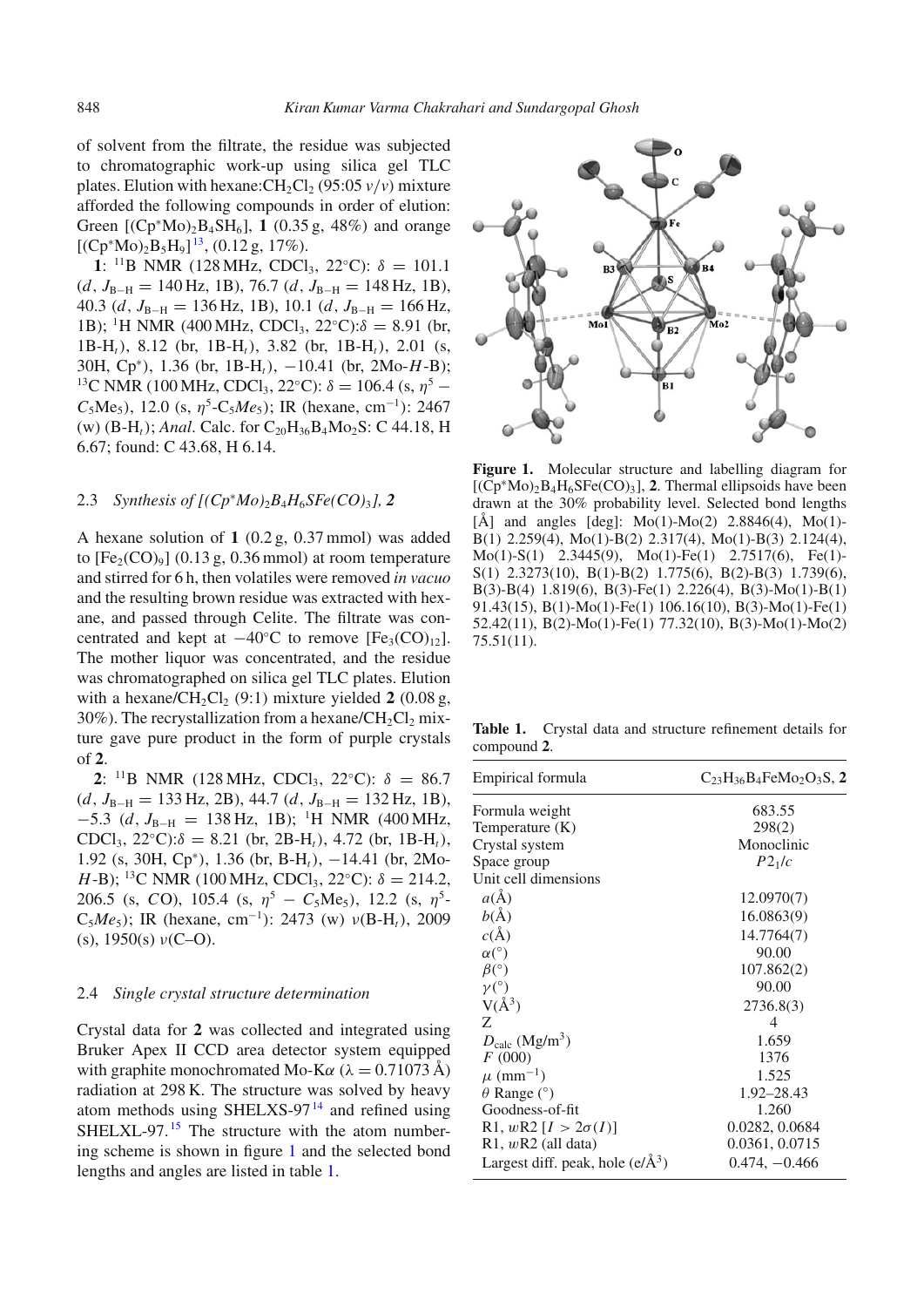# **3. Results and discussion**

## 3.1 *Synthesis and characterization of 1*

As shown in scheme [1,](#page-2-0) mild pyrolysis of  $[(Cp*Mo)_2]$  $B_4H_8$ ], <sup>[16](#page-4-7)</sup> a proposed intermediate to  $[(Cp*Mo)_2B_5H_9]$ , with 2-mercaptobenzothiazole yielded **1**. This reaction also produced few other products, which were observed during the chromatographic work-up, however due to insufficient amounts isolation and characterization was not possible. Interestingly, the isolated yield of compound **1** obtained from 2-mercaptobenzothiazole is enhanced (48%) in comparison with the other chalcogen sources such as, chalcogen powders, dichalcogenide ligands and ethane or propane dithiol.

The composition and structure of **1** was established in comparison of its spectroscopic data with  $[(Cp*Mo)<sub>2</sub>B<sub>4</sub>SeH<sub>5</sub>(Ph)]$ .<sup>[11](#page-4-2)</sup> The <sup>11</sup>B NMR spectrum indicates the presence of four boron resonances at  $\delta = 101.1, 76.7, 40.3$  and 10.1 in an intensity ratio of 1:1:1:1, very similar to  $[(Cp*Mo)_2B_4SeH_5(Ph)]$  system. The resonance at  $\delta = 10.1$  ppm has been assigned to the boron that is attached to sulphur atom. The chemical shift for this particular boron appeared significantly up field region relative to the Se analogue ( $\delta = 28.2$ ). Interestingly, a similar trend has also been observed in  $[(Cp*Mo)<sub>2</sub>B<sub>4</sub>H<sub>4</sub>E<sub>2</sub>]<sup>2</sup>$  system, (E = S, Se, Te). The upfield shift may be due to the electro negativity difference between S and Se. The  ${}^{1}$ H NMR spectrum shows the presence of four B-H terminal protons, a single Cp<sup>∗</sup> resonance at  $\delta = 2.01$  ppm of relative intensity 30 and Mo–H–B resonance at  $\delta = -10.41$  ppm of intensity 2. The <sup>13</sup>C NMR spectrum also reveals the presence of one set of Cp<sup>∗</sup> resonance. The IR spectrum of **1** shows a band at 2467 cm<sup>−</sup><sup>1</sup> in a region characteristic of the B–H stretching frequency.

From the elemental analysis combined with the  $^{11}B$ , <sup>1</sup>H and <sup>13</sup>C NMR spectroscopic data, **1** is formulated as  $[(Cp*Mo)_{2}B_{4}SH_{6}]$  and in the absence of crystallographic data, the molecular structure and the spectroscopic properties are best fit with the structure shown in scheme [1.](#page-2-0) Compound **1** is closely related to  $[(Cp*Mo),B_4SeH<sub>5</sub>(Ph)]$ , in which the Se and B-Ph groups are replaced by S and B-H, respectively and results in the same number of cluster framework electrons. The compound **1** is best described as a bicapped *closo* trigonal bipyramid  $\{(\text{Cp}^*\text{Mo})_2(\text{BH})_3\}$ , in which S and  $BH<sub>3</sub>$  units are capping the two dissimilar Mo–B– Mo triangular faces.

#### 3.2 *Reactivity of 1 with*  $Fe<sub>2</sub>(CO)<sub>9</sub>$

Upon availability of **1** in reasonable quantity, reactivity of **1** was explored with metal carbonyl compounds. The reactions with  $[Co_2(CO)_8]$  led to decomposition of starting material, whereas  $[Fe<sub>2</sub>(CO)<sub>9</sub>]$  was found accompanied of a compound identified spectroscopically as **2** (scheme [1\)](#page-2-0). Compound **2** has been isolated as orange solid in 30% yield. Three kinds of resonances were observed in the <sup>11</sup>B NMR spectrum at  $\delta = 86.7$ , 44.7, and  $-5.3$  (2:1:1) and the <sup>1</sup>H{<sup>11</sup>B} NMR spectrum reveals three types of B–H protons in the ratio of  $2:1:1$  and the presence of one high-field  $\rm{^1H}$  resonance at  $\delta$  −14.41 ppm of intensity 2. The <sup>1</sup>H NMR data of **2** suggest a plane of symmetry for a static molecule as well as the presence of single Cp<sup>∗</sup> resonance at 1.92 of relative intensity 30. The  $^{13}$ C NMR spectrum contains signals attributable to the one type of Cp<sup>∗</sup> ligand and  $Fe(CO)$ <sub>3</sub> fragment. The IR spectrum of  $3$  shows a band at 2473 cm<sup>−</sup><sup>1</sup> in a region characteristic of the B–H stretching frequency and two more strong bands at 2009

<span id="page-2-0"></span>

**Scheme 1.** Synthesis of dimolybdaheteroborane,  $[(Cp*Mo)_{2}B_{4}SH_{6}]$ , **1** and  $[(Cp*Mo)_{2}B_{4}H_{6}SFe(CO)_{3}]$ , **2**.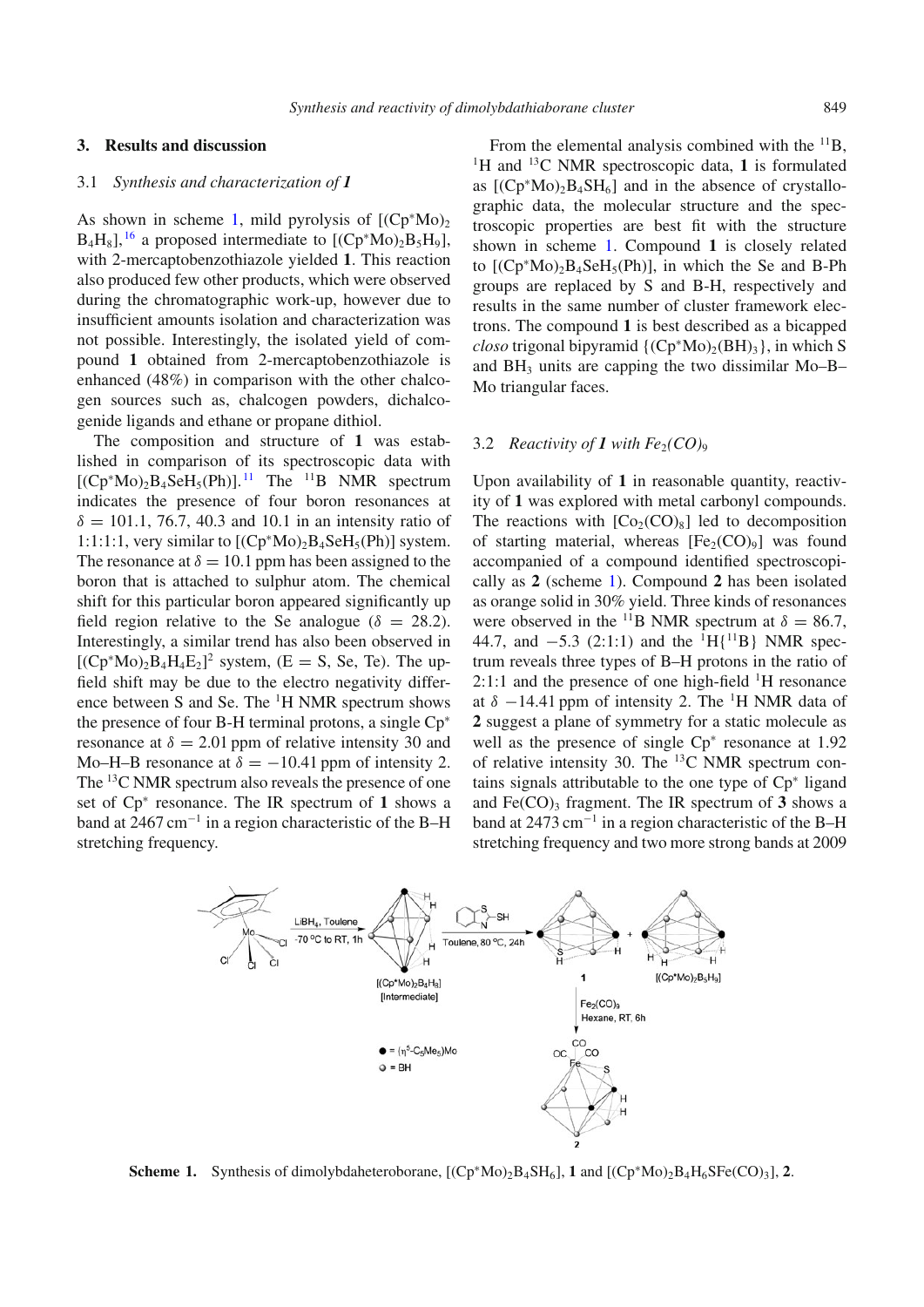| Compound                    | sep <sup>a</sup> | $d$ [M-M]<br>「Ă1  | Avg.<br>$d$ [M-B] [Å] | Avg.<br>d [B-B] [Å] | $11B$ NMR<br>$\delta$ ppm             | Ref.      |
|-----------------------------|------------------|-------------------|-----------------------|---------------------|---------------------------------------|-----------|
| $[(Cp*Mo)2B4SeH5(Ph)]$      | 6                | $2.81^{b}$        | 2.24                  | 1.74                | 98.7, 77.5, 42.0, 28.2                | 11        |
| $[(Cp*Mo)2B5H9]$            | 6                | $2.80^{b}$        | 2.13                  | 1.72                | 62.9, 25.8                            | 13        |
| $[(Cp*Mo)2B4H6SFe(CO)3],$ 2 |                  | $2.88^{b}$        | 2.23                  | 1.77                | $86.7, 44.7, -5.3$                    |           |
| $[(Cp*Mo)2B5H9Fe(CO)3]$     | 7                | $2.94^{b}$        | 2.27                  | 1.75                | $90.4, 41.4, 29.7, -0.4$              | 19        |
| $[(Cp*W)2B5H9Fe(CO)3]$      |                  | $2.93^{\circ}$    | 2.28                  | 1.79                | $84.2, 46.2, 39.1, -6.6$              | <b>20</b> |
| $[(Cp*W)2B6H10]$            |                  | $2.95^{\circ}$    | 2.28                  | 1.77                | $83.9, 47.9, -12.7$                   | 20        |
| $Closo-2,3-(Cp*Ru)2B6H3Cl3$ |                  | 2.71 <sup>d</sup> | 2.17                  | 1.80                | $119.9, 90.0, 68.2, 66.5, 14.7, -7.7$ | 21        |

<span id="page-3-0"></span>Table 2. Selected structural parameters and <sup>11</sup>B NMR data of 2 and other related compounds.

 $a^{a}$ sep = skeletal electron pair.  $b^{b}M=Mo$ ,  $c^{c}M=W$ .  $d^{d}M=Ru$ 

and 1950 cm<sup>−</sup><sup>1</sup> which are assigned to the CO stretching modes of the  $Fe(CO)$ <sub>3</sub> group. These spectra are consistent with a structure based on a bicapped octahedral cluster as would be expected for addition of a two electron fragment  $Fe(CO)$ <sub>3</sub> to a six-sep bicapped trigonal bypyramid, **1**.

Single crystals suitable for X-ray diffraction analysis of 2 were obtained from a hexane/ $CH_2Cl_2$  solution at −5◦C, thus allowing for the structural characterization of **2**. The solid state X-ray structure of **2**, shown in figure [1,](#page-1-0) is best viewed as a bicapped octahedron  ${Mo<sub>2</sub>}$ B4FeS}, with Mo1, Mo2, B2, B3, B4 and Fe occupying the vertices of the core octahedron, in which the faces Mo1-Mo2-Fe and Mo1-Mo2-B2 are capped by S and B1, respectively. The structure and spectroscopic data of 2 is very similar to that of  $[(Cp^*M)_2B_5H_9Fe(CO)_3]$  $(M = Mo, W)$ , listed in table [2.](#page-3-0) The capped BH<sub>3</sub> group in  $[(Cp^*M)_2B_5H_9Fe(CO)_3]$  is substituted by isoelectronic  $\mu_3$ -S and maintains the same number of cluster valency electrons. The change from the bicapped trigonal bipyramidal geometry observed for the six-sep species **1** to the bicapped octahedron observed for **2** is entirely in keeping with the changes predicted by Wade/Mingos rules for the addition of a two-electron three orbital fragment, such as  $Fe(CO)_{3}$ .

The Mo–Mo bond length in **2** is somewhat longer than that found in  $[(Cp*Mo)<sub>2</sub>B<sub>4</sub>SeH<sub>5</sub>(Ph)]$  (2.88 Å as opposed to 2.81 Å). The Mo–Fe distances (2.75 and 2.76 Å) are consistent with the existence of a single bond, being somewhat shorter than the corresponding 'unexceptional' distances in  $[ChMo(CO)<sub>2</sub>]Fe(CO)<sub>3</sub>$  $(\mu_3$ -Te)  $(2.84 \text{ Å})^{17}$  $(2.84 \text{ Å})^{17}$  $(2.84 \text{ Å})^{17}$  and  $[(C_5H_4Me)MoS_2Fe(CO)_3]_2$  $(2.85 \text{ Å})^{18}$  $(2.85 \text{ Å})^{18}$  $(2.85 \text{ Å})^{18}$  and being similar in length to that found in  $[(Cp*Mo)<sub>2</sub>B<sub>5</sub>H<sub>9</sub>Fe(CO)<sub>3</sub>].<sup>19</sup>$  $[(Cp*Mo)<sub>2</sub>B<sub>5</sub>H<sub>9</sub>Fe(CO)<sub>3</sub>].<sup>19</sup>$  $[(Cp*Mo)<sub>2</sub>B<sub>5</sub>H<sub>9</sub>Fe(CO)<sub>3</sub>].<sup>19</sup>$ 

Both the clusters **1** (6 sep) and **2** (7 sep) appear to follow the regular electron counting rules, appropriate for bicapped trigonal bipyramid and bicapped octahedral structures, respectively. The seven-sep bicapped octahedral architecture of **2** satisfies the electron counting rules derived from the borane analogy. There are only few examples of metallaboranes with bicapped octahedral geometry known,  $[(Cp^*M)_2B_5H_9Fe(CO)_3]$  $(M = Mo, W), [(Cp*W)_2B_6H_{10}]$ , <sup>[19](#page-4-8)[,20](#page-4-9)</sup> *closo*-2,3- $(Cp^*Ru)_2B_6H_3Cl_3^{21}$  $(Cp^*Ru)_2B_6H_3Cl_3^{21}$  $(Cp^*Ru)_2B_6H_3Cl_3^{21}$  and  $Cp_3^*Ru_2IrB_5H_5^{22}$  $Cp_3^*Ru_2IrB_5H_5^{22}$  $Cp_3^*Ru_2IrB_5H_5^{22}$  As per our knowledge **2** is the first example of metallaheteroborane with bicapped octahedral geometry.

## **4. Conclusions**

Dimolybdathiaborane **1** has been synthesized very efficiently from a different type of sulphide source. Isolation of dimolybdathia and selenaborane clearly indicates insertion of group 16 elements other than oxygen should be feasible. Further, isolobal analogy also allows us to investigate the insertion of group 15 elements in metallaborane core. Such work is under process in our laboratory. Although there are only few examples of metallaboranes with bicapped octahedral geometry known, as per our knowledge cluster **2** is the first example of metallaheteroborane with bicapped octahedral geometry.

## **Supplementary material**

Crystallographic data for the structural analysis has been deposited with the Cambridge Crystallographic Data Centre, CCDC 831354 for compounds **2**. Copies of this information may be obtained free of charge from the Director, CCDC, 12 Union Road, Cambridge CB2 1EZ, UK; Fax: (+44) 1223-336-033; or e-mail: *[deposit](http://deposit@ccdc.cam.ac.uk)*@*ccdc*.*cam*.*ac*.*uk* or via [www.](http://www.ccdc.cam.ac.uk/conts/retrieving.html)*ccdc*.*cam*.*ac*. *uk*/*conts*/*[retrie](http://www.ccdc.cam.ac.uk/conts/retrieving.html)*v*ing*.*html*.